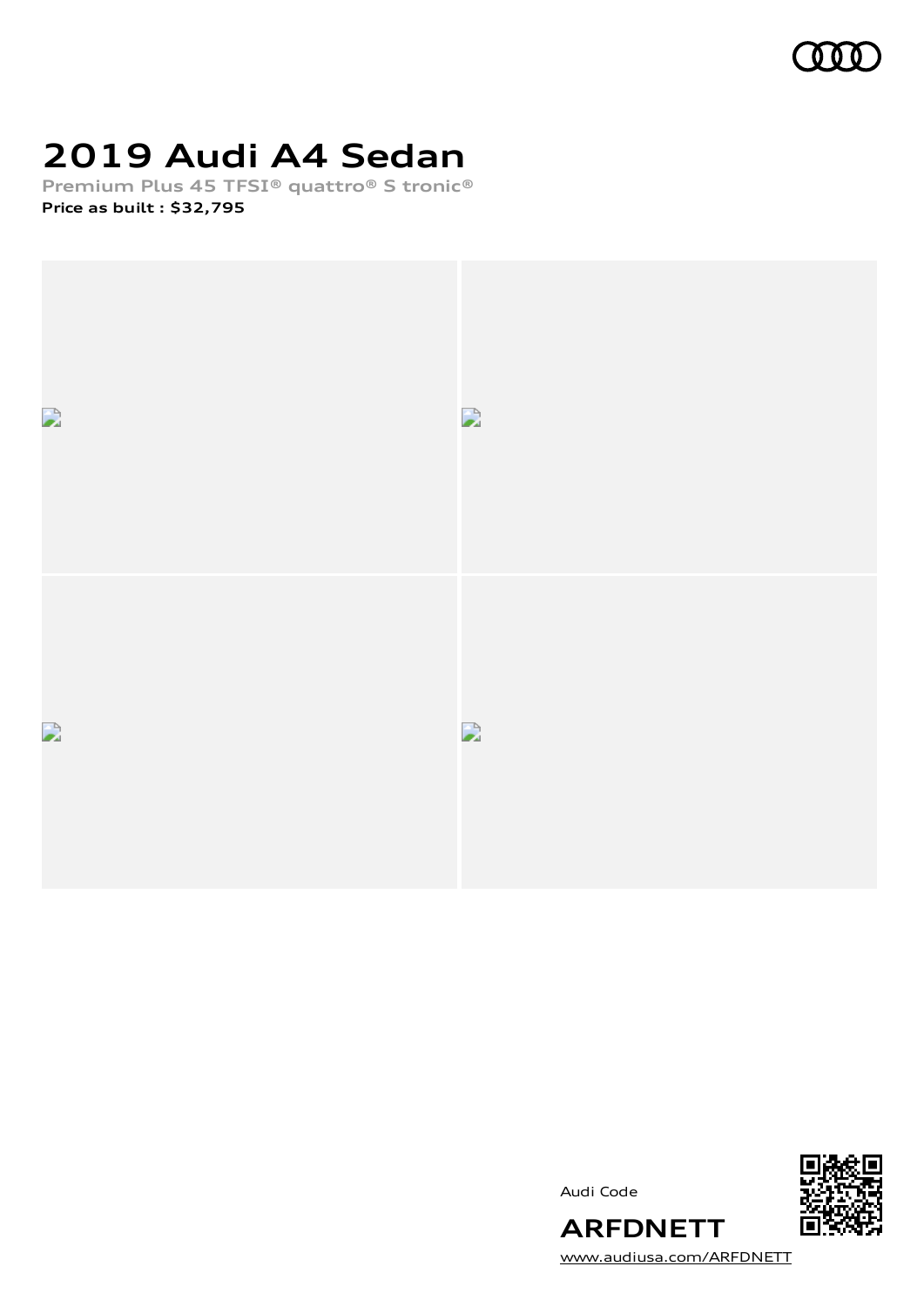### **Summary**

#### **Audi 2019 Audi A4 Sedan** Premium Plus 45 TFSI® quattro® S tronic®

**Price as buil[t](#page-7-0)** \$32,795

### **Exterior colour**

Brilliant Black

### D

### **Further Information**

| Warranty        | N٥           |
|-----------------|--------------|
| Mileage         | 22,567 miles |
| Type of vehicle | Used car     |

### **Interior colour**

| Seats     | Black |
|-----------|-------|
| Dashboard | Black |
| Carpet    | Black |
| Headliner | Black |

#### **Audi Code** ARFDNETT

**Your configuration on www.audiusa.com** [www.audiusa.com/ARFDNETT](https://www.audiusa.com/ARFDNETT)

**Commission number** 683666080a0e09af5ee7

### **Technical Specifications**

Engine type 2.0-liter four-cylinder Displacement/Bore and 1,984/82.5 x 92.8 cc/mm stroke Torque 273 lb-ft@rpm Top track speed 130 mph mph Acceleration (0 - 60 mph) 5.6 seconds seconds Recommended fuel Premium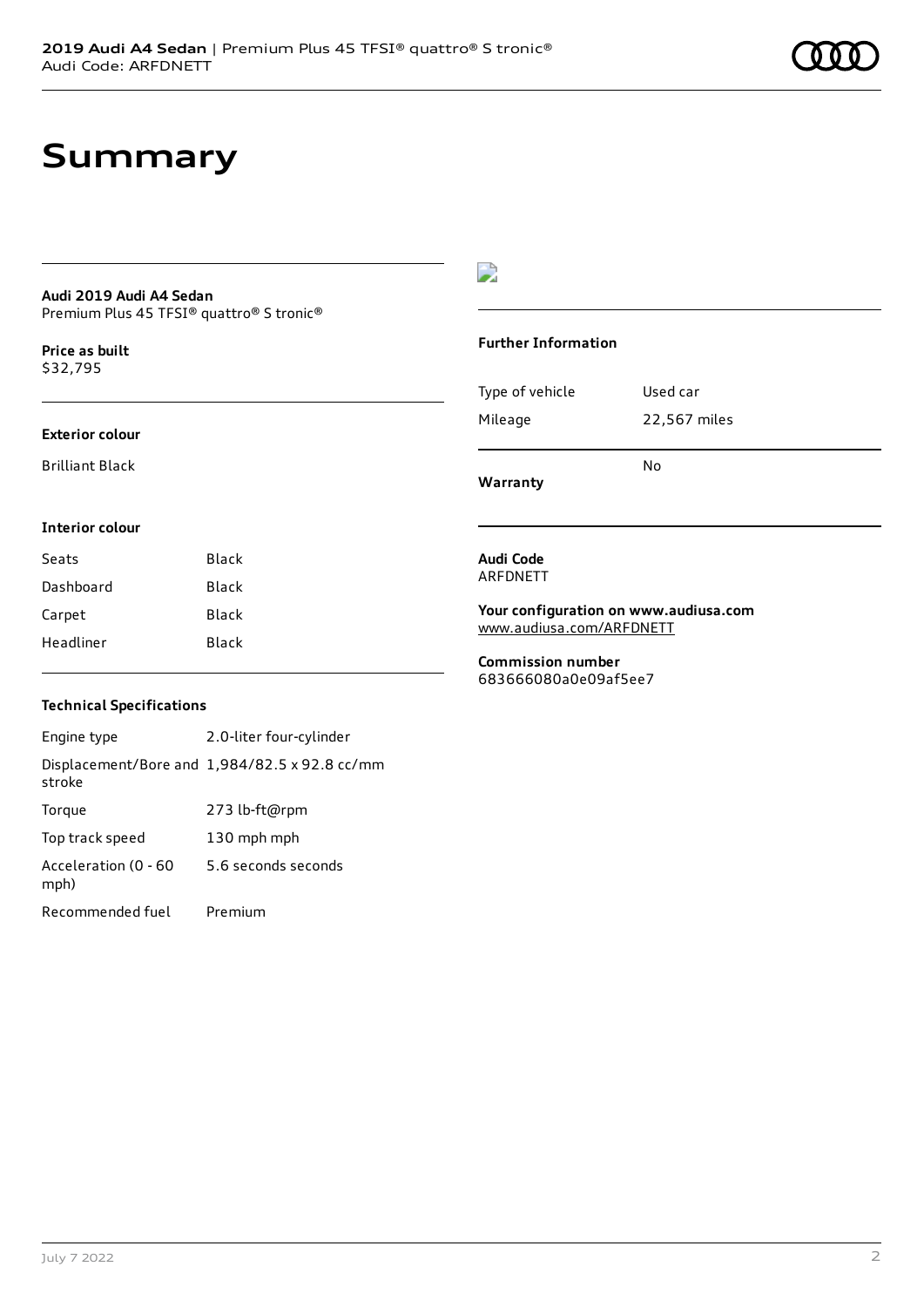

## **Standard features**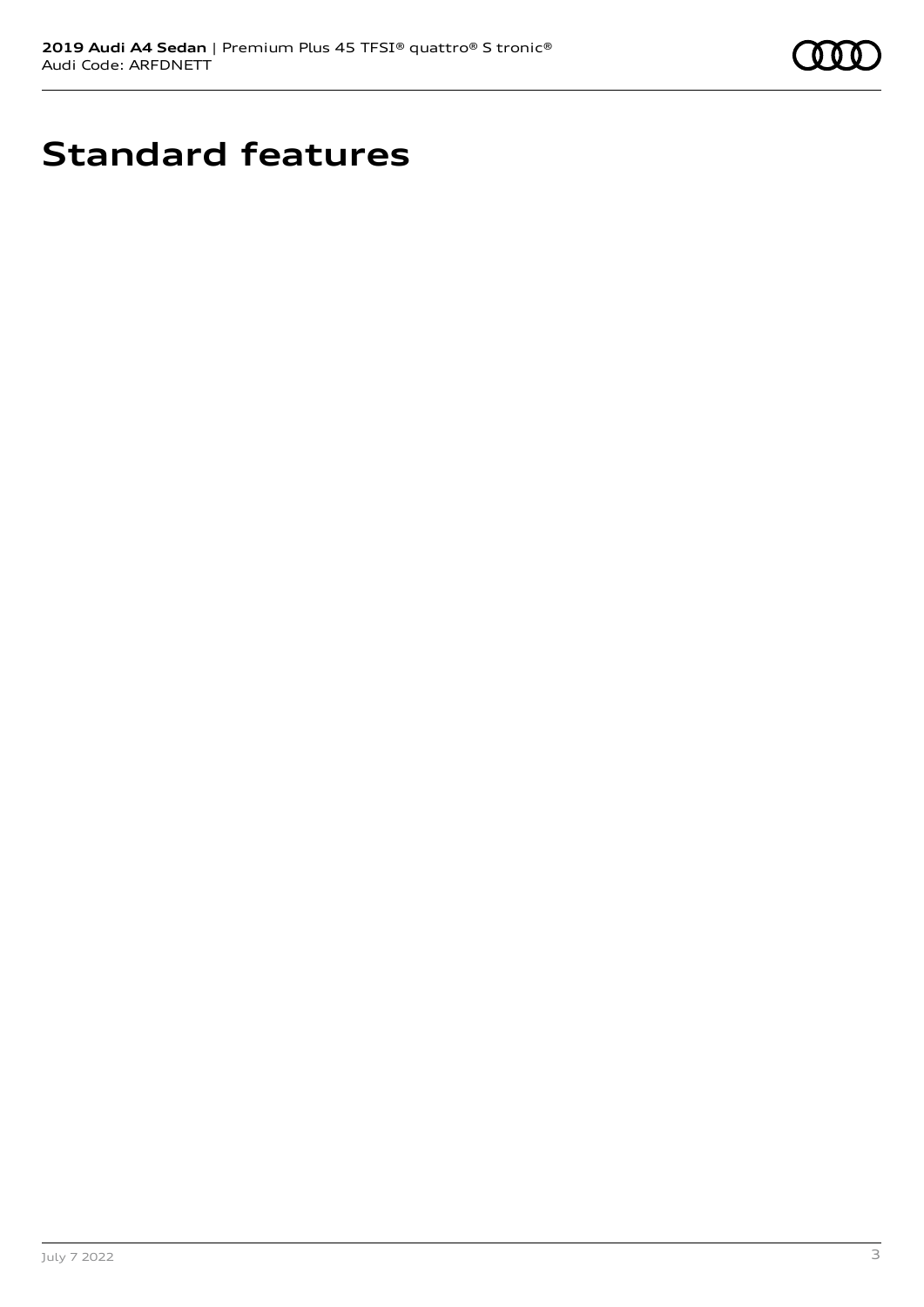### **Dealer remarks**

CARFAX 1-Owner, GREAT MILES 22,567! REDUCED FROM \$36,988!, PRICED TO MOVE \$7,600 below Kelley Blue Book! Heated Leather Seats, Sunroof, NAV

### KEY FEATURES INCLUDE

Leather Seats, Sunroof, All Wheel Drive, Rear Air, Heated Driver Seat. Audi Premium Plus with Brilliant Black exterior and Black interior features a 4 Cylinder Engine with 248 HP at 5000 RPM\*.

### OPTION PACKAGES

PREMIUM PLUS PACKAGE Audi phone box, Leatherette Covered Center Console & Door Armrests, Parking System Plus, 4 front and 4 rear acoustic sensors, Audi MMI Navigation Plus w/MMI Touch, 8.3" MMI center screen and USB charge ports for rear seats, Audi Virtual Cockpit, Audi Connect PRIME & PLUS, Power Folding Exterior Mirrors, Audi Pre Sense Rear, Memory for Driver's Seat, Alarm System w/Motion Sensor, motion sensor, SiriusXM Satellite Radio, Audi Side Assist w/Rear Cross Traffic Assist, Audi Advanced Key, keyless engine start/stop and entry - doors trunk, LED Headlights, BANG & OLUFSEN SOUND SYSTEM W/3D SOUND, COLD WEATHER PACKAGE All-Weather Floor Mats, Heated Steering Wheel, shift paddles, Heated Rear Seats, 3-step.

### EXPERTS ARE SAYING

Edmunds.com explains "Since its full redesign two years ago, the Audi A4 has led the small luxury sedan class with its tech-forward personality

EXCELLENT VALUE Was \$36,988. This A4 is priced \$7,600 below Kelley Blue Book.

SHOP WITH CONFIDENCE CARFAX 1-Owner

#### WHO WE ARE

Here at Audi Oakland, we strive to make your shopping experience the best that it can be. From our huge inventory to our dedicated sales staff, every aspect of our dealership is crafted to create an amazing car-buying process. We're also proud to be a 2014 Magna Society Award recipient.

Pricing analysis performed on 6/24/2022. Horsepower calculations based on trim engine configuration. Fuel economy calculations based on original manufacturer data for trim engine configuration. Please confirm the accuracy of the included equipment by calling us prior to purchase.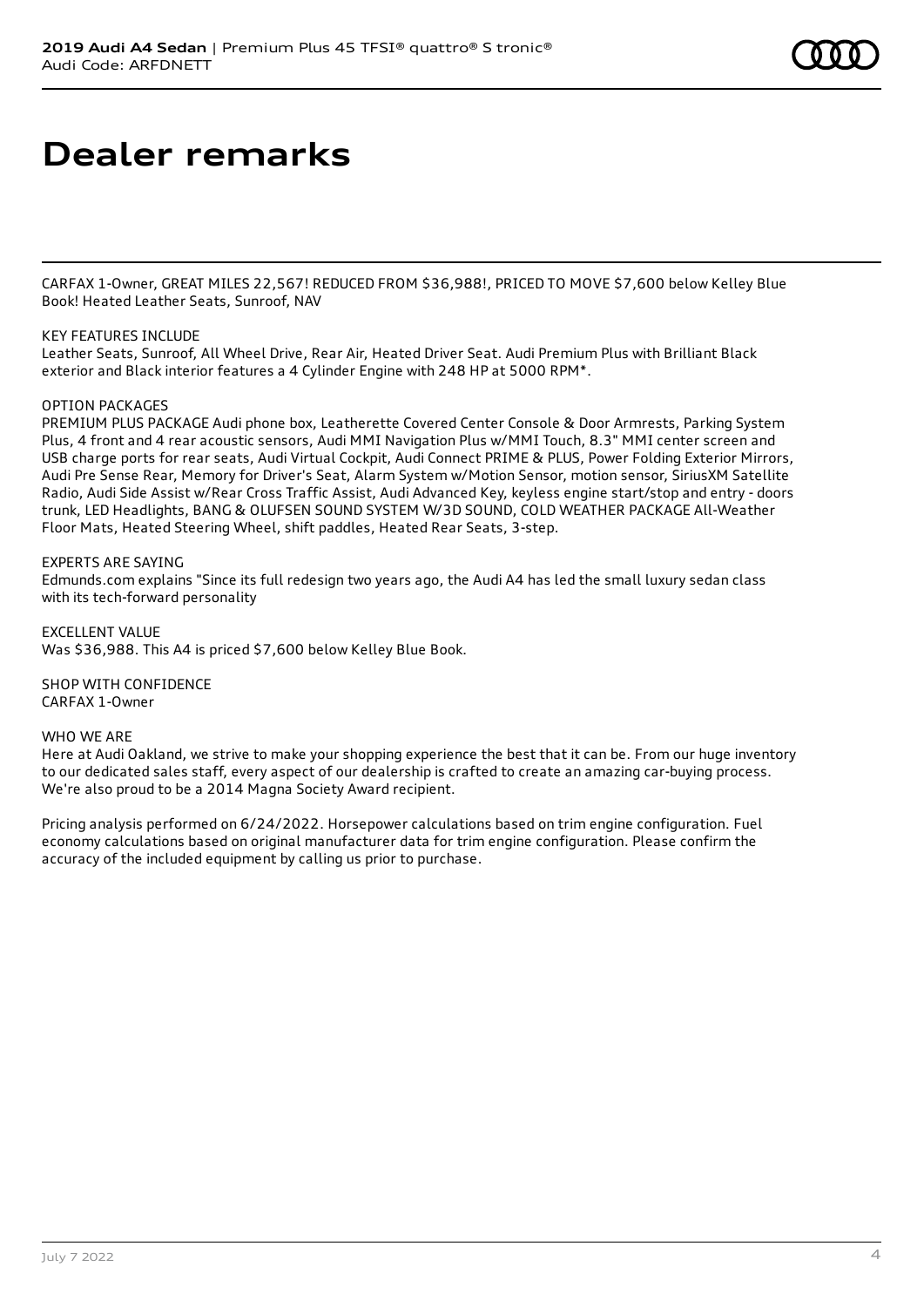### **Technical Specifications**

July 7 2022 5

### **Engineering | Performance**

**Electrical system**

Engine type 2.0-liter four-cylinder

Alternator 14 Volt - 110-150A Battery 12 Volt - 420A/70Ah

| Acceleration (0 - 60<br>mph)                | 5.6 seconds seconds                           |
|---------------------------------------------|-----------------------------------------------|
| Power Level                                 | 45                                            |
| Engine block                                | Cast-iron                                     |
| Induction/fuel injection Turbocharged/TFSI® |                                               |
| Cylinder head                               | Aluminum-alloy                                |
| Max. output ps/hp                           | 248 @ rpm                                     |
| stroke                                      | Displacement/Bore and 1,984/82.5 x 92.8 cc/mm |
| Top track speed                             | 130 mph mph                                   |
| Torque                                      | 273 lb-ft@rpm                                 |
| Valvetrain                                  | 16 valve DOHC with Audi valvelift             |

### **Transmission | Drivetrain**

| Gear ratios: 6th         | 0.508:1                                                                                                     |
|--------------------------|-------------------------------------------------------------------------------------------------------------|
| Gear ratios: Final Drive | 4.270:1                                                                                                     |
| Gear ratios: 7th         | 0.386:1                                                                                                     |
| Gear ratios: 4th         | 1.057:1                                                                                                     |
| Transmission             | Seven-speed S tronic <sup>®</sup> dual-clutch<br>transmission with quattro <sup>®</sup> all-<br>wheel drive |
| Gear ratios: 5th         | 0.738:1                                                                                                     |
| Gear ratios: 2nd         | 2.190:1                                                                                                     |
| Gear ratios: 3rd         | 1.517:1                                                                                                     |
| Gear ratios: Reverse     | 2.750:1                                                                                                     |
| Gear ratios: 1st         | 3.188:1                                                                                                     |

### **Steering**

| Steering type                             | Electromechanical speed-sensitive<br>power steering system |
|-------------------------------------------|------------------------------------------------------------|
| Turning diameter, curb-38.1 ft<br>to-curb |                                                            |
| Steering ratio                            | 15.9:1                                                     |

#### **Suspension**

| Front axle | Five-link front independent steel<br>spring suspension |
|------------|--------------------------------------------------------|
| Rear axle  | Five-link rear independent steel<br>spring suspension  |

**(1/2)**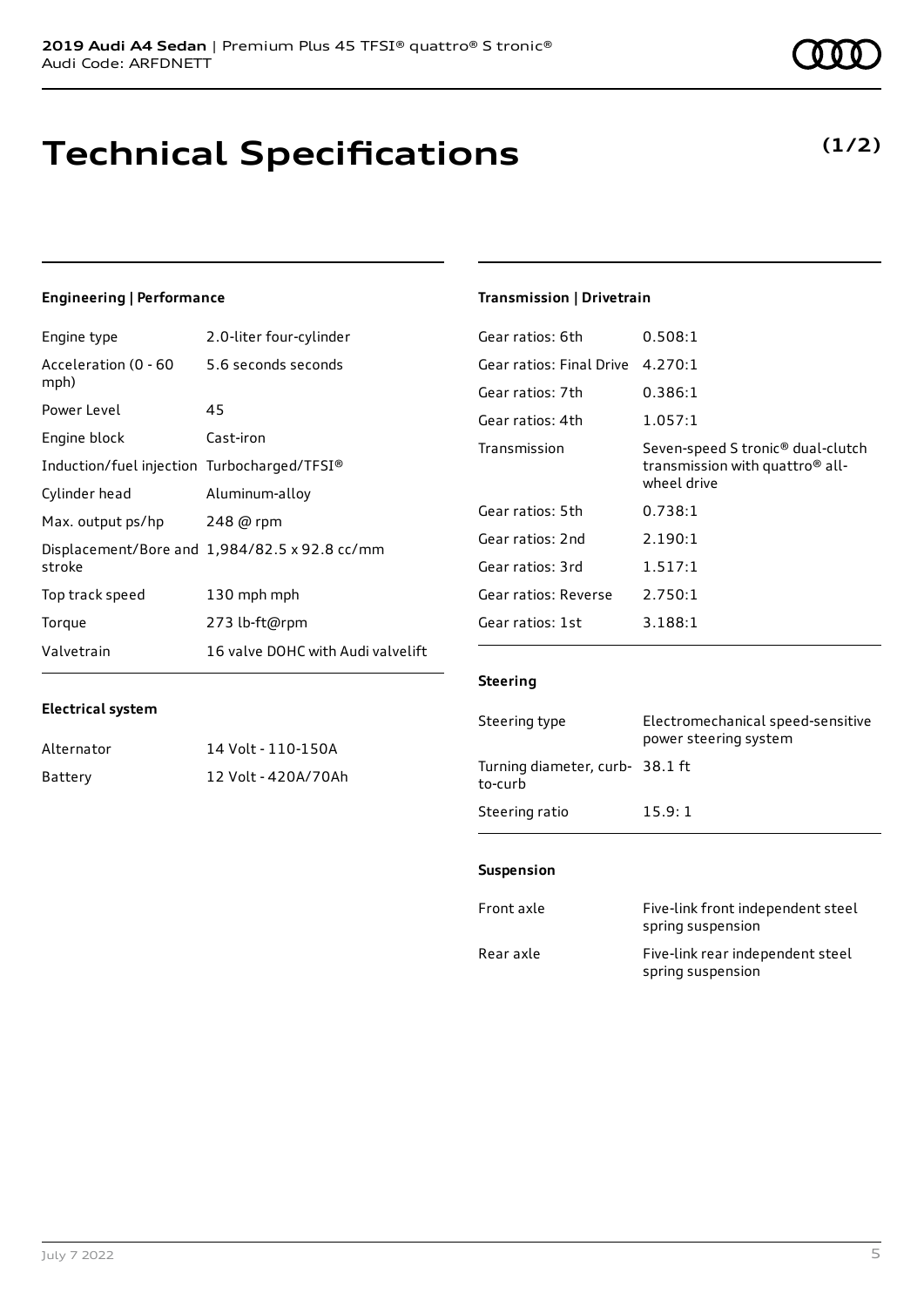## **Technical Specifications**

### **Brakes**

| Front brakes                                                                                                                                                                            | 13.3 (ventilated disc) in           | Seating capacity                | 5                     |
|-----------------------------------------------------------------------------------------------------------------------------------------------------------------------------------------|-------------------------------------|---------------------------------|-----------------------|
| Rear brakes                                                                                                                                                                             | 13.0 (ventilated disc) in           | Shoulder room, rear             | 54.5 in               |
| Parking brake                                                                                                                                                                           | Electromechanical                   | Head room with front<br>sunroof | 38.9 in               |
| <b>Body</b><br>Material<br>Lightweight construction<br>technology - multi-material body<br>construction (steel and aluminum<br>composition) and multistep anti-<br>corrosion protection |                                     | Leg room, rear                  | 35.7 in               |
|                                                                                                                                                                                         |                                     | Shoulder room, front            | 55.9 in               |
|                                                                                                                                                                                         | Head room with rear<br>sunroof      | 37.4 in                         |                       |
|                                                                                                                                                                                         |                                     | Leg room, front                 | $41.3$ in             |
|                                                                                                                                                                                         |                                     | Cargo volume, rear              | $13.0/-$ cu ft, cu ft |
| Corrosion protection                                                                                                                                                                    | Multistep anti-corrosion protection | seatbacks up/folded             |                       |

**Interior measurements**

### **Warranty | Maintenance**

| Warranty    | 4-Year/50,000 mile Audi New<br>Vehicle Limited Warranty                                  |
|-------------|------------------------------------------------------------------------------------------|
| Maintenance | 12-month/10,00 mile (whichever<br>occurs first) NO CHARGE first<br>scheduled maintenance |

### **Exterior Measurements**

| Height                           | 56.2 in  |
|----------------------------------|----------|
| Overall width without<br>mirrors | 72.5 in  |
| Length                           | 186.1 in |
| Wheelbase                        | 111.0 in |
| Drag coefficient                 | 0.27 Cw  |
| Overall width with<br>mirrors    | 79.6 in  |
| Track rear                       | 61.2 in  |
| <b>Track front</b>               | 61.9 in  |
| Curb weight                      | 3,627 lb |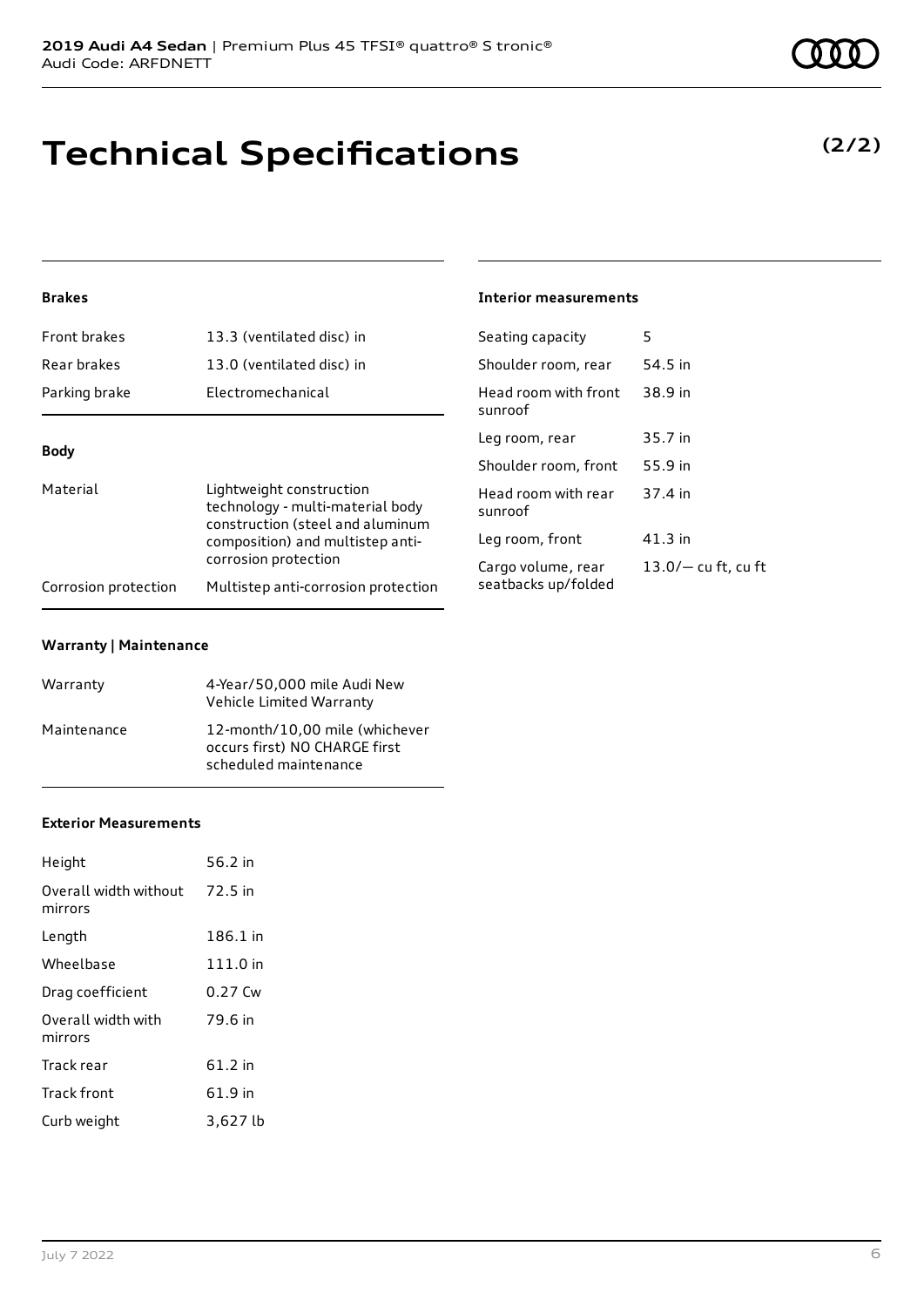## **Contact**

Dealer **Audi Oakland**

7201 Oakport St 94621 Oakland CA

Phone: 5108937282 FAX: 5108088108

www: [https://www.audioakland.com](https://www.audioakland.com/)